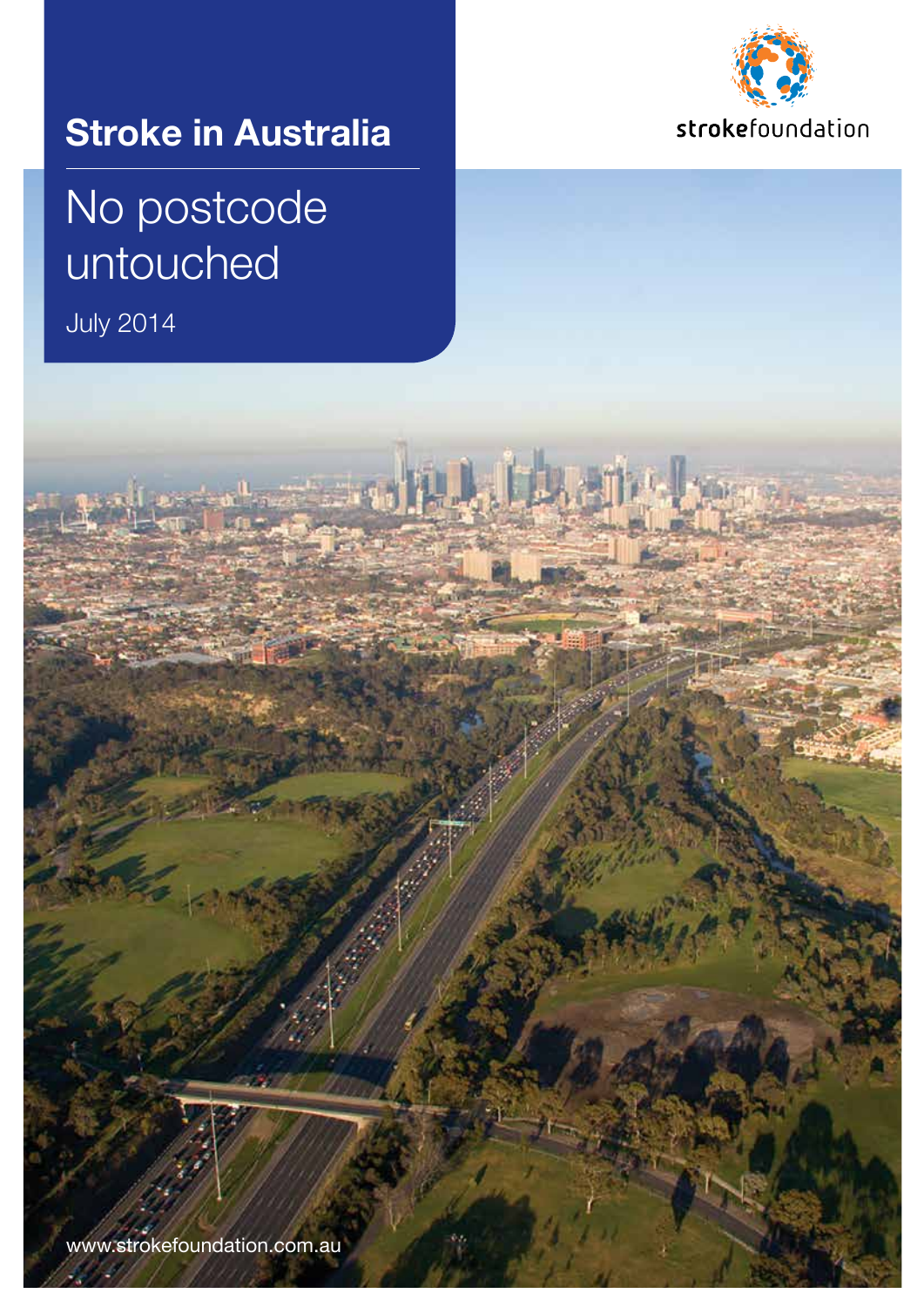## **Stroke impact by federal electorate**

**In 2012, the National Stroke Foundation commissioned Deloitte Access Economics to estimate the national economic and social impact of stroke in Australia. Along with estimates of the number of strokes and number of survivors, the report also found stroke costs the Australian economy \$5 billion per year including \$3 billion in lost productivity.** 

**In 2014 the same firm was commissioned to produce a follow up report that zeroed in on the impact of stroke in Australian cities and towns.** 

**The data shows how widespread the impact of stroke is in Australia and with this report we can see where the challenge to our health system is the greatest.** 

**We know what stroke looks like in each Australian federal electorate with estimates of the number of strokes, the death rate as well as the number of stroke survivors. The data also shows us where the greatest numbers of Australians live with stroke risk factors such as high blood pressure, high cholesterol, atrial fibrillation (irregular heartbeat, also known as AF) and physical inactivity.** 

**This new data is a rich source for targeted public policy development. The data offers a clear view of the cities and towns where stroke is having its biggest impact, where the need for stroke survivor support is most acute and where the future stroke hotspots are located.** 

**Even in the least impacted areas stroke is taking a toll with significant proportions of the population needing financial, emotional and physical support.** 

**Stroke has been a national health priority since 1996 but in that time no national funded strategy to tackle it has ever been produced. As a result, Australia lacks a nationally consistent stroke care service to address widespread need.** 

**Previous estimates show stroke survivor numbers will surge past 700,000 by 2032 if nothing is done to halt the growth. A \$5 billion price tag today will pale in comparison to the future cost burden, and this is not to mention the personal toll we know is so great.**

## **Introduction**

**Every ten minutes someone in Australia suffers a stroke.**

**In one week – almost one thousand cases.**

**In 2014 alone – over 51,000.** 

**All told nearly 12,000 people will die this year from stroke and two-thirds of those who survive will be disabled.** 

**Almost 440,000 Australians currently live as a survivor of stroke and the number grows every day.** 

**This is the story of stroke in Australia. It touches millions of lives in cities and towns from the country to the coast. The fact is stroke leaves no postcode untouched.** 

## **The national picture of stroke impact**

51,000 strokes each year cost the Australian economy around \$5 billion including \$3 billion in lost productivity and \$1 billion in lost wages<sup>1</sup>.

Almost 440,000 Australians now live with the effects of stroke and this number is predicted to rise rapidly<sup>2</sup>. By 2032 it will reach over 700,000.<sup>1</sup>

Two-thirds of stroke survivors require care each day<sup>1</sup> and the vast majority live with needs that are not being fully met<sup>3</sup>.

South Australia and Tasmania are the states with the highest stroke burden per head of population. In 2014 there will be 256 strokes in South Australia for every 100,000 residents - in Tasmania it will be 246. This compares with a national rate of 217.

These states also have the highest rates of stroke survivors per 100,000 people. In South Australia there are nearly 37,000 stroke survivors at a rate of 2,109 per 100,000 while Tasmania has 11,400 (2,110 per 100,000). Nationally there are 1,864 stroke survivors for every 100,000 – nearly 2% of the Australian population.

<sup>1</sup> Deloitte Access Economics 2013, The economic impact of stroke in Australia.

<sup>2</sup> Deloitte Access Economics 2014, Impact of stroke across Australia.

<sup>&</sup>lt;sup>3</sup> Andrew N, Kilkenny M, Purvis T, Naylor R, Cadilhac D. The Stroke Survivor and Carer Needs Assessment Survey. Melbourne: National Stroke Foundation, June 2013. (Unpublished)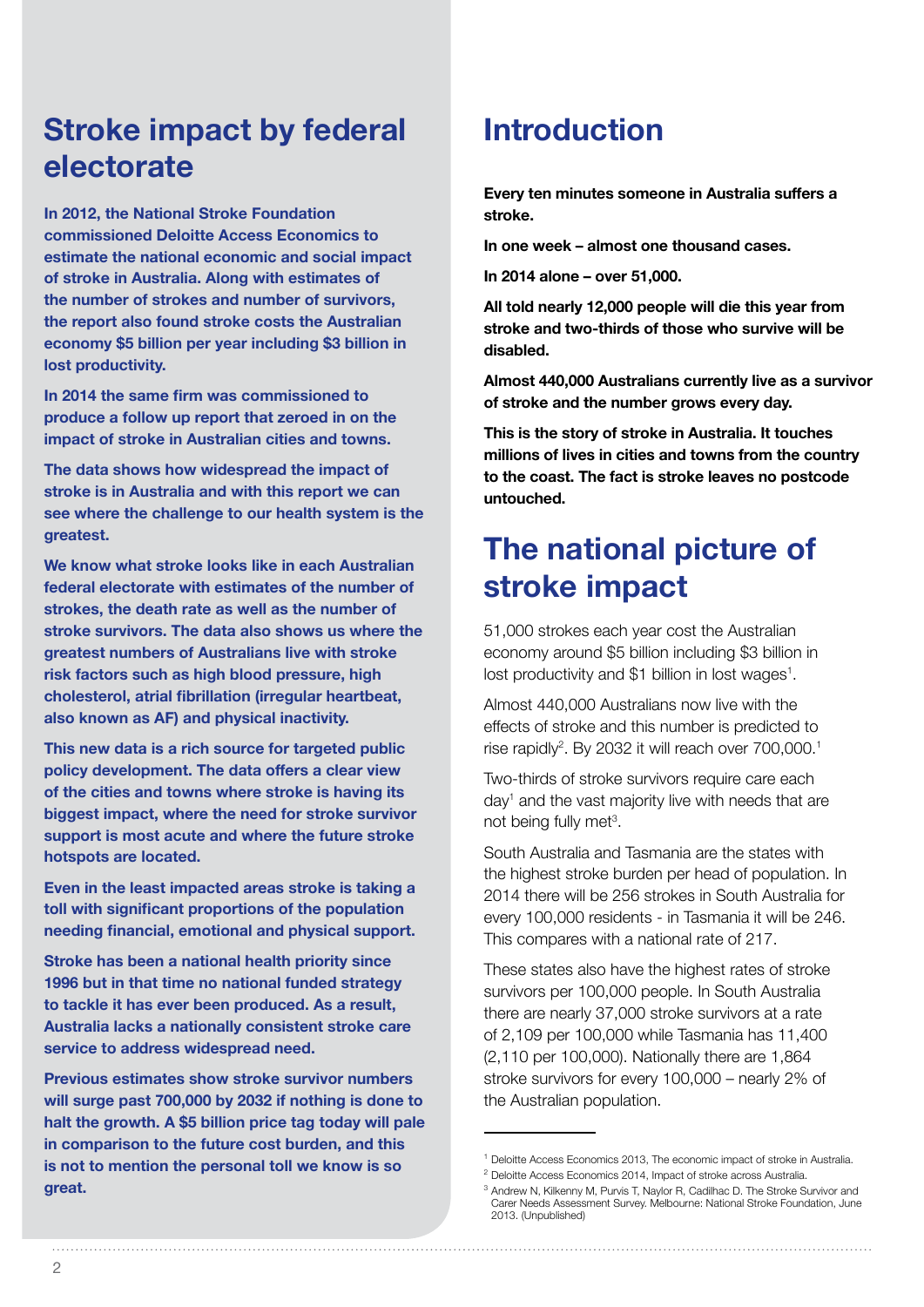#### The number of people living with stroke in Australia

| <b>State</b>                                                                  | <b>Total</b><br>Aus* | <b>NSW</b>         | <b>VIC</b>         | <b>QLD</b>        | <b>WA</b>         | <b>SA</b>        | <b>TAS</b>         | <b>ACT</b>       | <b>NT</b>      |
|-------------------------------------------------------------------------------|----------------------|--------------------|--------------------|-------------------|-------------------|------------------|--------------------|------------------|----------------|
| <b>Population</b>                                                             | 23,466,656           | 7,552,306          | 5,849,277          | 4,722,125         | 2,440,135         | 1,742,990        | 539,973            | 390,435          | 229,415        |
| <b>Number of strokes</b><br>in 2014<br>(number per 100k<br>people)            | 51,031<br>(217)      | 17,273<br>(229)    | 13,017<br>(223)    | 9,443<br>(200)    | 4,652<br>(191)    | 4,461<br>(256)   | 1,329<br>(246)     | 655<br>(168)     | 201<br>(88)    |
| <b>Number of stroke</b><br>survivors in 2014<br>(number per 100k<br>people)   | 437,372<br>(1,864)   | 146,479<br>(1,940) | 110,296<br>(1,886) | 83,111<br>(1,760) | 41,173<br>(1,687) | 36,754<br>(2109) | 11,391<br>(2, 110) | 5,891<br>(1,509) | 2,277<br>(993) |
| <b>Number of deaths</b><br>from stroke in 2014<br>(deaths per 100k<br>people) | 11,418<br>(49)       | 3,938<br>(52)      | 2,954<br>(51)      | 2,015<br>(43)     | 999<br>(41)       | 1,054<br>(60)    | 292<br>(54)        | 138<br>(35)      | 28<br>(12)     |

*\*Please note this is a sum of all federal electorate divisions and does not include estimates for 'migratory/offshore/shipping' and 'no usual abodes'. With these estimates included the total number of strokes in Australia is 51,199, estimated number of survivors in the community is 438,216 and total number of deaths from stroke is 11,673.*

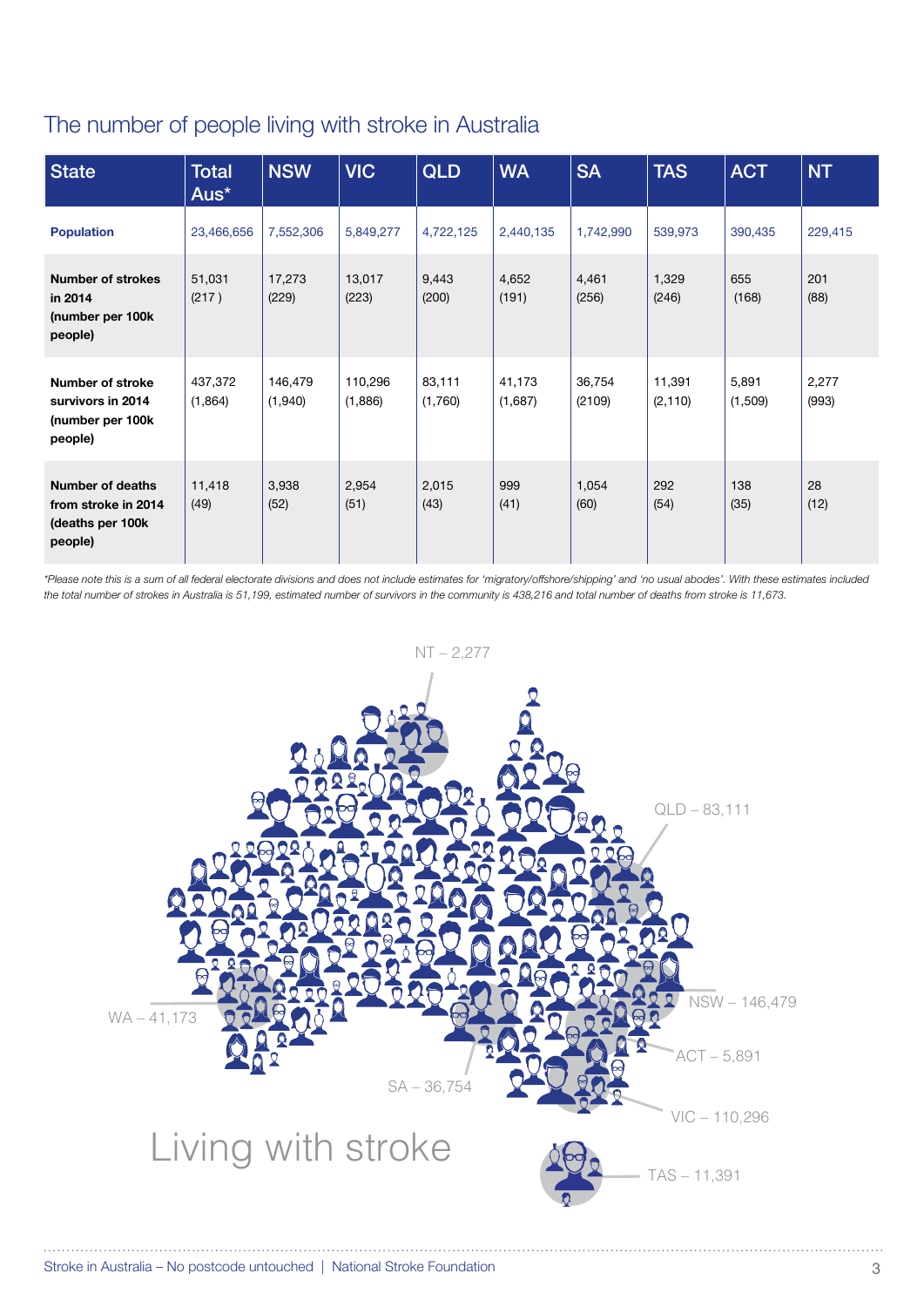## **The national picture of stroke risk**

High blood pressure, atrial fibrillation (irregular heartbeat), high cholesterol and lack of physical activity are all risk factors for stroke.

4.1 million Australians have high blood pressure and it affects people more as they age. More than 40% of Australians over 65 are hypertensive and the Australian Health Survey revealed more than half of these people did not self-report their condition.

Around 434,000 Australians have an irregular heartbeat or atrial fibrillation (AF) that greatly increases their risk of stroke. Like high blood pressure, many people are unaware they suffer from AF and how serious this condition is. As a result too few people access lifesaving treatment.

6.1 million Australians live with high cholesterol. While increasing numbers are being treated for the condition there are still many people unaware of their elevated risk.

Residents of South Australia and Tasmania again share in the greatest risk for stroke across all indicators. This

includes 19% of residents with high blood pressure, 27% with high cholesterol and 46% physically inactive. The numbers in other states are similarly high with blood pressure rates of 18% in NSW and VIC, and 17% in QLD and WA. Physical inactivity is also a nationwide issue with all states bar NT running between 45–46%.

Together these numbers show a significant proportion of the Australian population is living at risk of stroke and other chronic diseases. Many of these people live without awareness of their risk and are therefore powerless to take control.

In response, governments must do more to support the community to identify and manage their health risks. This includes raising personal awareness about dangerous risk factors and ensuring our primary care system is geared to provide the right expert advice and management support.

| <b>State</b>               | <b>Total</b><br><b>Aus</b> | <b>NSW</b> | <b>VIC</b> | <b>QLD</b> | <b>WA</b> | <b>SA</b> | <b>TAS</b> | <b>ACT</b> | NT.     |
|----------------------------|----------------------------|------------|------------|------------|-----------|-----------|------------|------------|---------|
| <b>Population</b>          | 23,466,656                 | 7,552,306  | 5,849,277  | 4,722,125  | 2,440,135 | 1,742,990 | 539,973    | 390,435    | 229,415 |
| <b>High blood pressure</b> | 4,092,898                  | 1,338,239  | 1,023,965  | 802,200    | 409,618   | 323,625   | 101,312    | 62,590     | 31,350  |
| (% of population)          | (17%)                      | (18%)      | (18%)      | (17%)      | (17%)     | (19%)     | (19%)      | (16%)      | (14%)   |
| <b>Atrial fibrillation</b> | 433,940                    | 145,987    | 109.468    | 81.991     | 40,367    | 36,934    | 11,515     | 5,660      | 2,019   |
| (% of population)          | (2%)                       | (2%)       | (2%)       | (2%)       | (2%)      | (2%)      | (2%)       | (1%)       | (1%)    |
| <b>High cholesterol</b>    | 6,081,876                  | 1,965,337  | 1,519,515  | 1,209,283  | 625,937   | 463,397   | 144,642    | 99,079     | 54,686  |
|                            | (26%)                      | (26%)      | (26%)      | (26%)      | (26%)     | (27%)     | (27%)      | (25%)      | (24%)   |
| <b>Physical inactivity</b> | 10,617,164                 | 3,428,981  | 2,666,866  | 2,103,709  | 1,090,820 | 808,453   | 248,135    | 175,081    | 95,118  |
|                            | (45%)                      | (45%)      | (46%)      | (45%)      | (45%)     | (46%)     | (46%)      | (45%)      | (41%)   |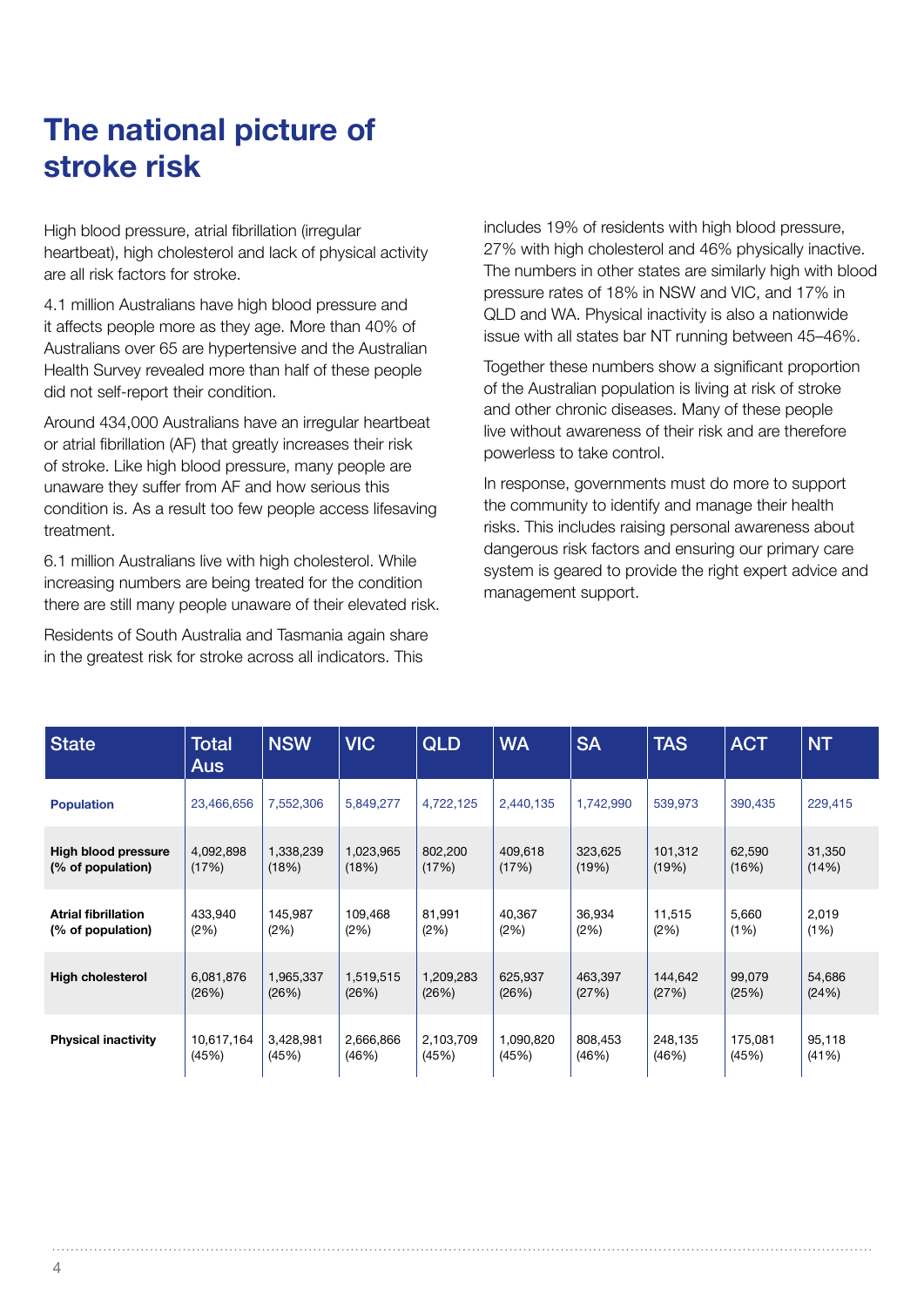## **Stroke hot spots**

National and state data is helpful, however we now have the ability to identify stroke hot spots at a local level. The number of strokes and the number of stroke survivors has been estimated by federal electorate area and we can see clearly stroke is having an impact right across the nation. By ranking electorates we can understand where the impact is greatest and whilst this can help with service planning and coordination so as to ensure all Australians are able to access quality stroke care, this analysis demonstrates the burden of stroke is significant in all parts of the country.

NSW is home to five of the country's top ten hot spots for numbers of stroke survivors and six of the top ten areas for number of strokes. The state is also ranked third in terms of state wide stroke burden. Almost the

entire NSW coast features in the top quarter of electorates for stroke burden with a stroke belt running from the Byron Bay electorate of Richmond through to the doorstep of inner Sydney electorates North Sydney and Warringah. The stroke belt picks up again on the other side of Sydney in the electorate of Throsby and runs south to the Victorian border.

State borders are no barrier with vast tracts of regional Victoria represented in the top quarter of Australian electorates for stroke burden. The Mornington Peninsula electorate of Flinders ranks in the top five for number of strokes and number of stroke survivors.

The other significant hot spot is in South Australia where six of the state's eleven electorates feature in the top quarter for stroke burden. The electorates of Sturt, Boothby and Hindmarsh are in the top five for stroke burden nationally.

| Rank | <b>Electorate</b> | <b>Number</b><br>of stroke<br><b>survivors</b> | <b>Number</b><br>of stroke<br><b>survivors</b><br>per 100,000<br>people | Location                                                                                                                                                                                    |
|------|-------------------|------------------------------------------------|-------------------------------------------------------------------------|---------------------------------------------------------------------------------------------------------------------------------------------------------------------------------------------|
| 1.   | Hindmarsh, SA     | 3,944                                          | 2,486                                                                   | Inner western Adelaide, SA                                                                                                                                                                  |
| 2.   | Lyne, NSW         | 3,873                                          | 2,833                                                                   | Mid-north coast of NSW including Port Macquarie                                                                                                                                             |
| 3.   | Flinders, VIC     | 3,810                                          | 2,491                                                                   | Southern Victoria, east of Melbourne, including Mornington Peninsula,<br>the Bass Coast region and Phillip Island                                                                           |
| 4.   | Sturt, SA         | 3,761                                          | 2,388                                                                   | Eastern Adelaide, SA                                                                                                                                                                        |
| 5.   | Gilmore, NSW      | 3,718                                          | 2,591                                                                   | South eastern NSW including Berry, Bomaderry, Gerringong, Kangaroo<br>Valley, Kiama, Milton, Minnamurra, Nowra, Shellharbour, Shell Cove,<br>Sussex Inlet. Ulladulla and Warilla            |
| 6.   | Boothby, SA       | 3,707                                          | 2,413                                                                   | Southern Adelaide, SA                                                                                                                                                                       |
| 7.   | Hinkler, QLD      | 3,655                                          | 2,539                                                                   | Southern central QLD coast including the centres of Bundaberg, Bargara,<br>Burrum Heads, Childers and Hervey Bay                                                                            |
| 8.   | Richmond, NSW     | 3,599                                          | 2,464                                                                   | North coast of NSW including Bangalow, Brunswick Heads, Byron Bay,<br>Kingscliff, Lennox Head, Mullumbimby, Murwillumbah, Nimbin, Ocean<br>Shores, Pottsville, Suffolk Park and Tweed Heads |
| 9.   | Cowper, NSW       | 3,584                                          | 2,493                                                                   | North coast of NSW including Bellingen, Bowraville, Coffs Harbour,<br>Dorrigo, Kempsey, Maclean, Macksville, Nambucca Heads, Sawtell,<br>South West Rocks, Urunga and Woolgoolga            |
| 10.  | Robertson, NSW    | 3,570                                          | 2,482                                                                   | NSW Central coast to north of Sydney including Erina, Gosford, Terrigal<br>and Woy Woy                                                                                                      |

#### 10 federal electorates with the highest number of stroke survivors living in the area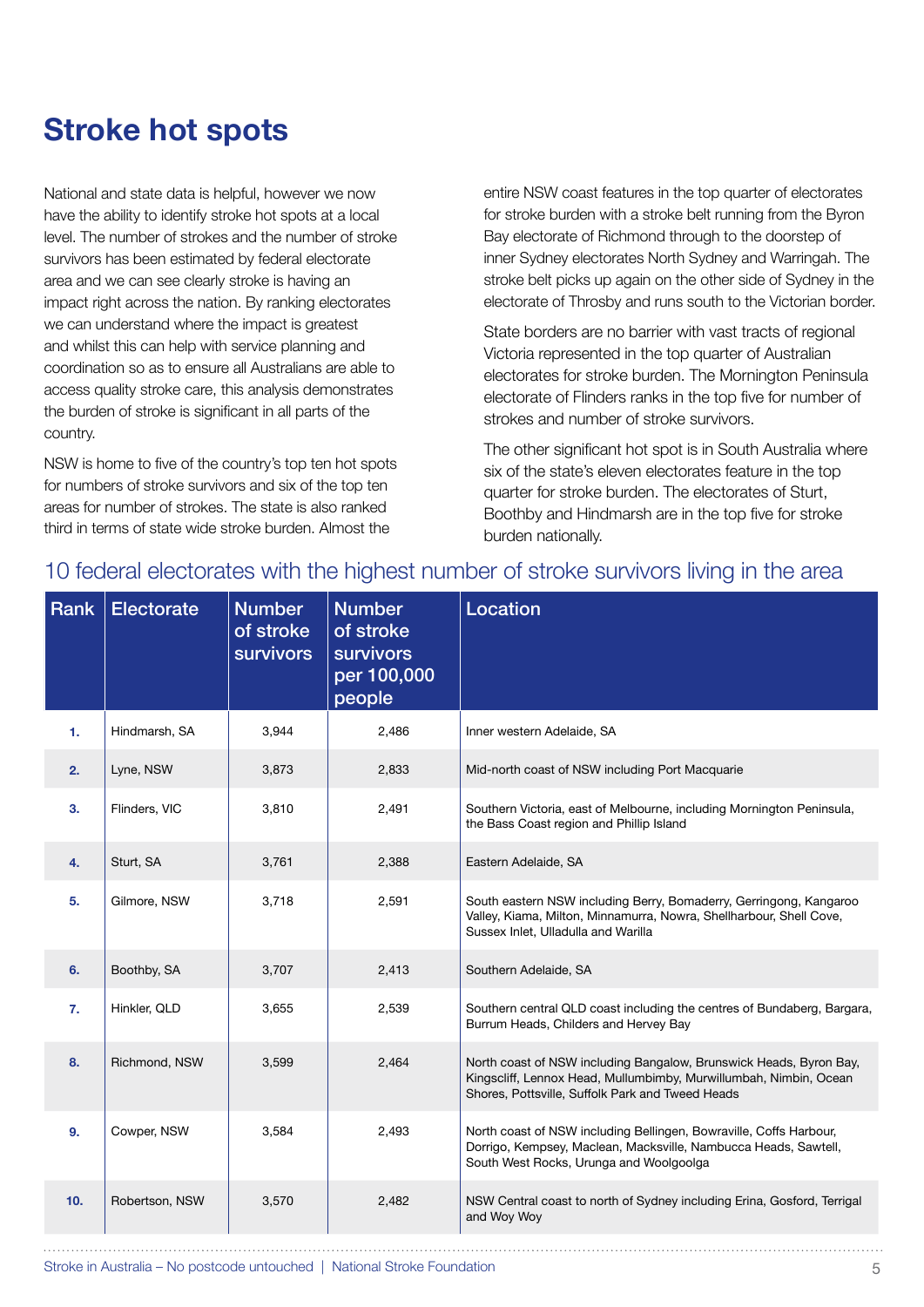

10 federal electorates with the highest number of strokes estimated to occur in 2014.

| Rank | <b>Electorate</b> | <b>Number</b><br>of strokes | Number of<br>strokes per<br>100,000<br>people | Location                                                                                                                                                                                    |
|------|-------------------|-----------------------------|-----------------------------------------------|---------------------------------------------------------------------------------------------------------------------------------------------------------------------------------------------|
| 1.   | Hindmarsh, SA     | 519                         | 327                                           | Inner western Adelaide, SA                                                                                                                                                                  |
| 2.   | Lyne, NSW         | 479                         | 350                                           | Mid-north coast of NSW including Port Macquarie                                                                                                                                             |
| 3.   | Sturt, SA         | 477                         | 303                                           | Eastern Adelaide, SA                                                                                                                                                                        |
| 4.   | Boothby, SA       | 476                         | 310                                           | Southern Adelaide, SA                                                                                                                                                                       |
| 5.   | Flinders, VIC     | 462                         | 302                                           | Southern Victoria, east of Melbourne including Mornington Peninsula, the<br>Bass Coast region and Phillip Island                                                                            |
| 6.   | Robertson, NSW    | 449                         | 312                                           | NSW Central coast to the north of Sydney including Erina, Gosford,<br>Terrigal and Woy Woy                                                                                                  |
| 7.   | Gilmore, NSW      | 446                         | 311                                           | South East NSW including Berry, Bomaderry, Gerringong, Kangaroo<br>Valley, Kiama, Milton, Minnamurra, Nowra, Shellharbour, Shell Cove,<br>Sussex Inlet, Ulladulla and Warilla               |
| 8.   | Bradfield, NSW    | 440                         | 280                                           | North Sydney                                                                                                                                                                                |
| 9.   | Page, NSW         | 439                         | 313                                           | North coast of NSW including Alstonville, Ballina, Casino, Evans Head,<br>Grafton, Iluka, Kyogle, Lismore and Yamba                                                                         |
| 10.  | Richmond, NSW     | 438                         | 300                                           | North coast of NSW including Bangalow, Brunswick Heads, Byron Bay,<br>Kingscliff, Lennox Head, Mullumbimby, Murwillumbah, Nimbin, Ocean<br>Shores, Pottsville, Suffolk Park and Tweed Heads |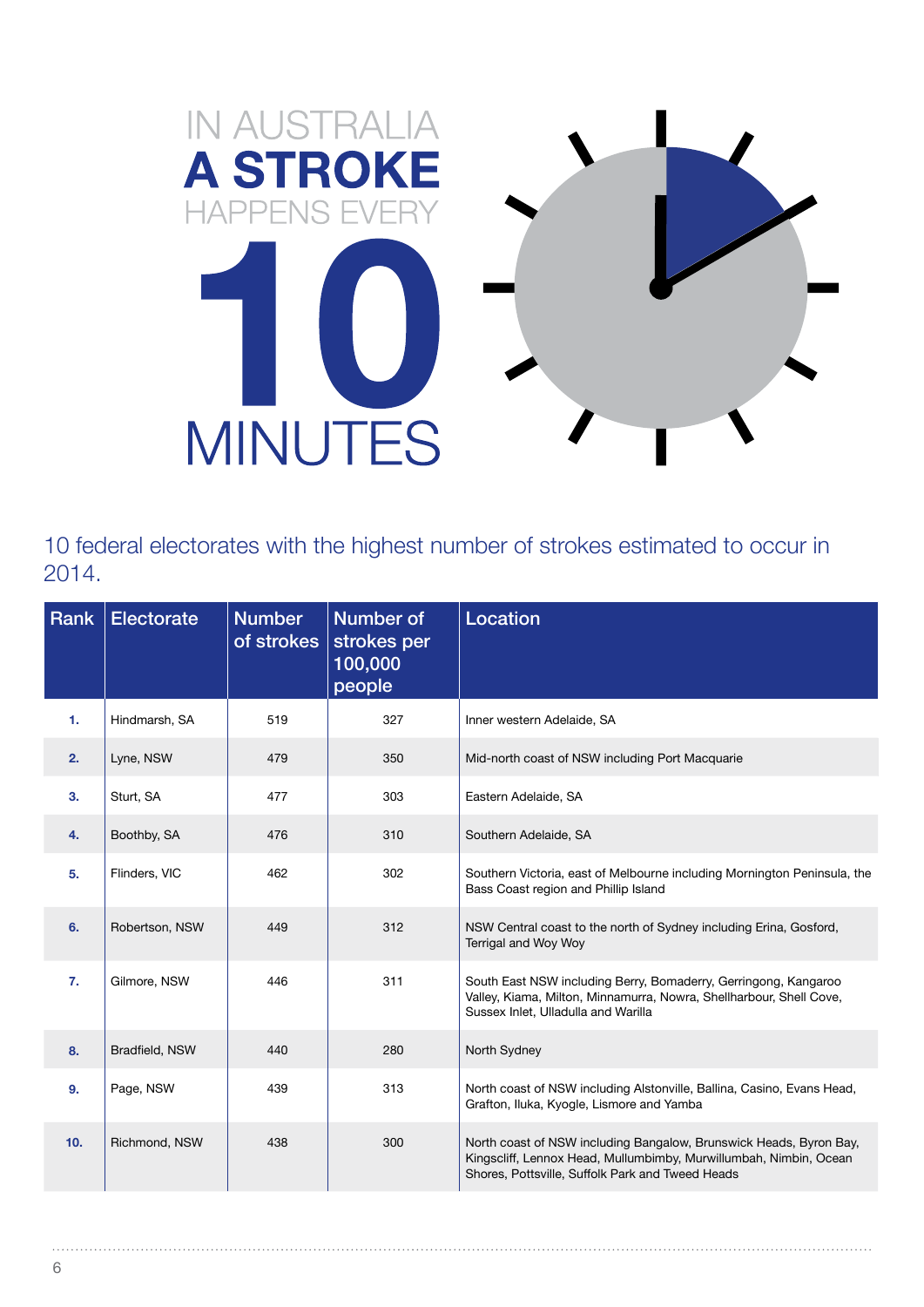All told nearly 12,000 people will die this year from stroke and two-thirds of those who survive will be disabled.

10 federal electorates with the highest number of deaths from stroke estimated to occur in 2014.

| Rank           | <b>Electorate</b> | <b>Number</b><br>of deaths<br>from<br>stroke | <b>Deaths from</b><br>stroke per<br>100,000<br>people | Location                                                                                                         |
|----------------|-------------------|----------------------------------------------|-------------------------------------------------------|------------------------------------------------------------------------------------------------------------------|
| $\mathbf{1}$ . | Hindmarsh, SA     | 136                                          | 86                                                    | Inner western Adelaide, SA                                                                                       |
| 2.             | Boothby, SA       | 123                                          | 80                                                    | Southern Adelaide, SA                                                                                            |
| 3 <sub>1</sub> | Sturt, SA         | 118                                          | 75                                                    | Eastern Adelaide, SA                                                                                             |
| 4.             | Bradfield, NSW    | 114                                          | 73                                                    | North Sydney, NSW                                                                                                |
| 5.             | Lyne, NSW         | 113                                          | 83                                                    | Mid-north coast of NSW including Port Macquarie                                                                  |
| 6.             | Robertson, NSW    | 111                                          | 77                                                    | NSW Central coast to the north of Sydney including Erina, Gosford,<br>Terrigal and Woy Woy                       |
| 7.             | Chisholm, VIC     | 111                                          | 67                                                    | Eastern Melbourne, VIC                                                                                           |
| 8.             | Goldstein, VIC    | 110                                          | 72                                                    | South eastern Melbourne, VIC                                                                                     |
| 9 <sub>1</sub> | Flinders, VIC     | 108                                          | 71                                                    | Southern Victoria, east of Melbourne including Mornington Peninsula, the<br>Bass Coast region and Phillip Island |
| 10.            | Wills, VIC        | 106                                          | 63                                                    | Inner-north Melbourne, VIC                                                                                       |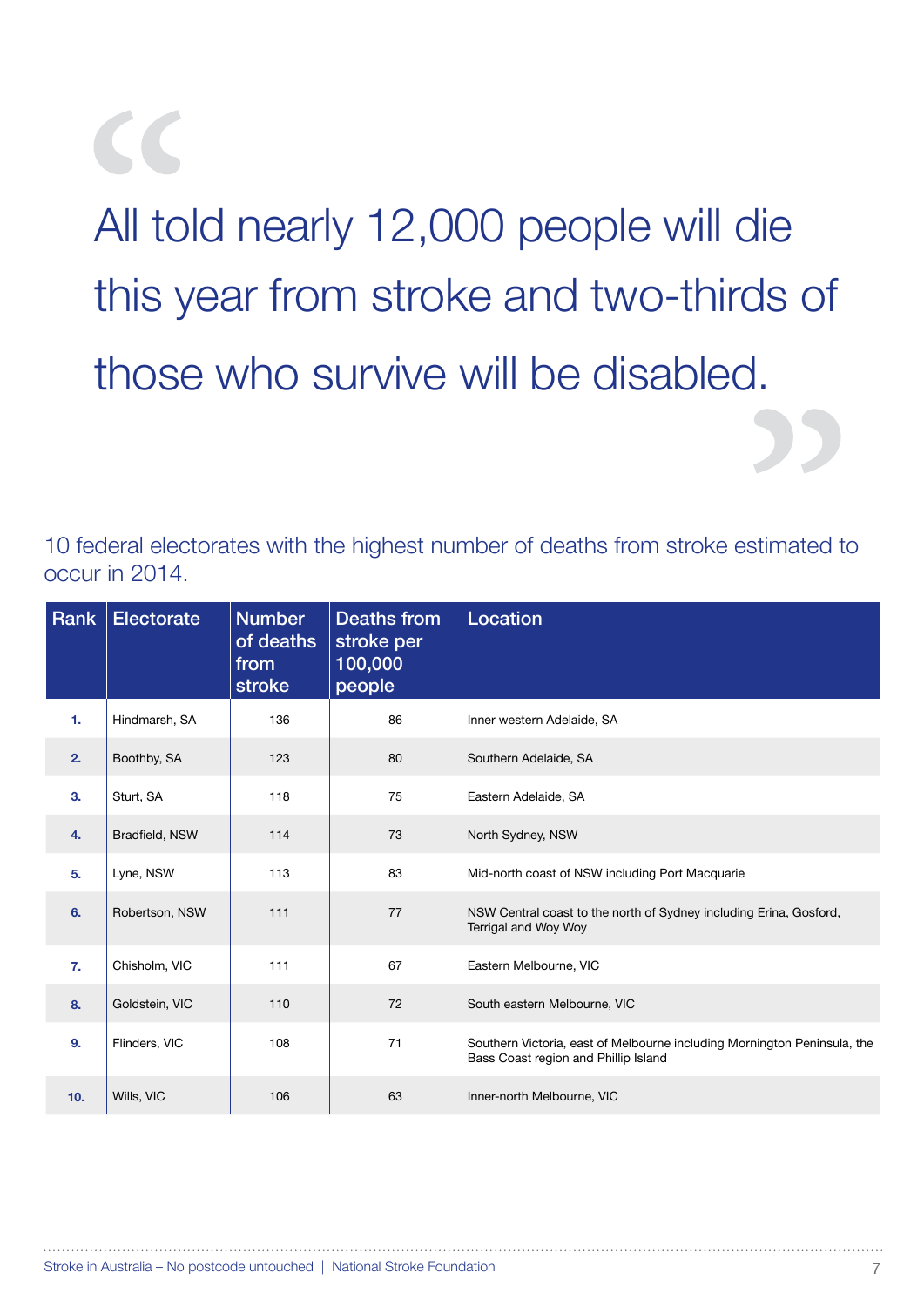## **Stroke risk hot spots**

The local hotspots for stroke risk are in very similar locations to those for stroke numbers. The New South Wales coast again features heavily with seven of the top ten locations for atrial fibrillation and six of the top ten for high blood pressure and high cholesterol.

The coastal Queensland electorates of Hinkler (Bundaberg/Hervey Bay) and Wide Bay (Maryborough to Noosa) are also risk hotspots. Both electorates feature in the top ten for blood pressure, Hinkler is a top ten hotspot for irregular heartbeat and Wide Bay residents have high levels of cholesterol. Of concern, the Victorian electorate of Flinders on the Mornington Peninsula and

Hindmarsh in central Adelaide are both significant hot spots for all risk factors.

Physical inactivity is also an important risk factor for stroke. Both Adelaide and Port Macquarie feature in the top ten hotspots for physical inactivity while electorates in Sydney, Melbourne, Melbourne Ports and Wentworth have the most physically inactive residents in Australia.

This result may reflect a high proportion of inner city office workers living sedentary lifestyles – a risk factor for chronic disease in older age.

| Rank | <b>Electorate</b> | <b>Number</b><br>of people<br>with high<br>blood<br>pressure. | $%$ of<br>population<br>with high<br>blood<br>pressure | Location                                                                                                                                                                                                                                                              |
|------|-------------------|---------------------------------------------------------------|--------------------------------------------------------|-----------------------------------------------------------------------------------------------------------------------------------------------------------------------------------------------------------------------------------------------------------------------|
| 1.   | Lyne, NSW         | 29,582                                                        | 22                                                     | Mid-north coast of New South Wales including Port Macquarie                                                                                                                                                                                                           |
| 2.   | Gilmore, NSW      | 29,602                                                        | 21                                                     | SE NSW including Berry, Bomaderry, Gerringong, Kangaroo Valley,<br>Kiama, Milton, Minnamurra, Nowra, Shellharbour, Shell Cove, Sussex<br>Inlet, Ulladulla and Warilla                                                                                                 |
| 3.   | Paterson, NSW     | 28,522                                                        | 20                                                     | Mid-north coast of New South Wales including Anna Bay, Bulahdelah,<br>Clarence Town, Dungog, Forster, Hawks Nest, Lemon Tree Passage,<br>Medowie, Morpeth, Nelson Bay, Paterson, Raymond Terrace, Stroud,<br>Tuncurry and parts of Nabiac, Thornton and East Maitland |
| 4.   | Cowper, NSW       | 29,258                                                        | 20                                                     | NSW north coast; it includes the centres of Bellingen, Bowraville, Coffs<br>Harbour, Dorrigo, Kempsey, Maclean, Macksville, Nambucca Heads,<br>Sawtell, South West Rocks, Urunga and Woolgoolga.                                                                      |
| 5.   | Page, NSW         | 28,575                                                        | 20                                                     | NSW north coast; it includes the centres of Alstonville, Ballina, Casino,<br>Evans Head, Grafton, Iluka, Kyogle, Lismore and Yamba.                                                                                                                                   |
| 6.   | Hinkler, QLD      | 29,259                                                        | 20                                                     | Southern central QLD coast; it includes the centres of Bundaberg,<br>Bargara, Burrum Heads, Childers and Hervey Bay                                                                                                                                                   |
| 7.   | Richmond, NSW     | 29,678                                                        | 20                                                     | NSW north coast; it includes the towns of Bangalow, Brunswick Heads,<br>Byron Bay, Kingscliff, Lennox Head, Mullumbimby, Murwillumbah,<br>Nimbin, Ocean Shores, Pottsville, Suffolk Park and Tweed Heads.                                                             |
| 8.   | Flinders, VIC     | 30,865                                                        | 20                                                     | Southern Victoria, east of Melbourne, based on Mornington Peninsula<br>and Bass Coast region including Phillip Island.                                                                                                                                                |
| 9.   | Wide Bay, QLD     | 29,105                                                        | 20                                                     | Southern eastern Queensland coast and hinterland; it includes the<br>centres of Gympie, Maryborough, Murgon and Noosa Heads.                                                                                                                                          |
| 10.  | Hindmarsh, SA     | 31,616                                                        | 20                                                     | Inner western Adelaide, SA                                                                                                                                                                                                                                            |

#### Federal electorates with highest numbers of residents with high blood pressure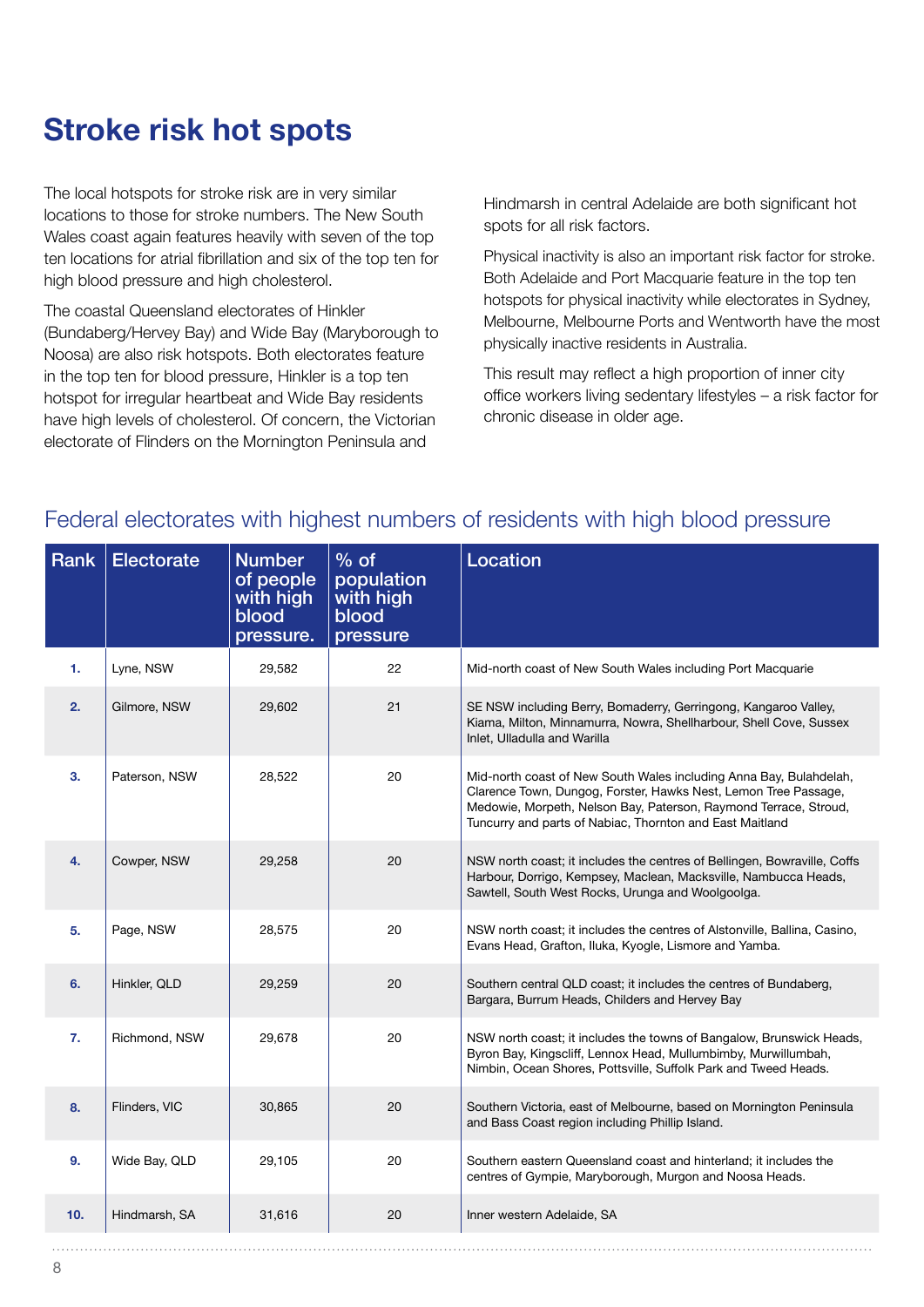### Federal electorates with highest numbers of residents with high cholesterol

| Rank | Electorate                 | <b>Number</b><br>of people<br>with high<br>cholesterol | % of<br>population<br>with high<br>cholesterol | Location                                                                                                                                                                                                                                                                                                                            |
|------|----------------------------|--------------------------------------------------------|------------------------------------------------|-------------------------------------------------------------------------------------------------------------------------------------------------------------------------------------------------------------------------------------------------------------------------------------------------------------------------------------|
| 1.   | Lyne, NSW                  | 38,199                                                 | 28                                             | Mid-north coast of New South Wales including Port Macquarie                                                                                                                                                                                                                                                                         |
| 2.   | Richmond, NSW              | 40,593                                                 | 28                                             | NSW north coast; it includes the towns of Bangalow, Brunswick<br>Heads, Byron Bay, Kingscliff, Lennox Head, Mullumbimby,<br>Murwillumbah, Nimbin, Ocean Shores, Pottsville, Suffolk Park and<br>Tweed Heads.                                                                                                                        |
| 3.   | Wide Bay, QLD              | 40,270                                                 | 28                                             | Southern eastern Queensland coast and hinterland; it includes the<br>centres of Gympie, Maryborough, Murgon and Noosa Heads.                                                                                                                                                                                                        |
| 4.   | Eden-Monaro,<br><b>NSW</b> | 40,399                                                 | 28                                             | New South Wales far south coast, the Snowy Mountains and<br>tablelands; it includes the centres of Adaminaby, Batemans Bay,<br>Bega, Berridale, Bodalla, Bombala, Braidwood, Bungendore,<br>Captains Flat, Cooma, Dalmeny, Delegate, Eden, Jindabyne,<br>Merimbula, Moruya, Narooma, Queanbeyan, Sutton and Tathra.                 |
| 5.   | Lyons, TAS                 | 30,236                                                 | 28                                             | The greater part of rural Tasmania; it includes the towns of<br>Beaconsfield, Bothwell, Bridgewater, Brighton, Campbell Town,<br>Deloraine, Dodges Ferry, Evandale, Exeter, Gagebrook, Longford,<br>Midway Point, New Norfolk, Perth, Port Sorell, St Helens, Sheffield,<br>Sorell and Westbury.                                    |
| 6.   | Mayo, SA                   | 39,945                                                 | 28                                             | Adelaide Hills and the Fleurieu Peninsula; it includes the centres of<br>Bridgewater, Crafers, Echunga, Gumeracha, Hahndorf, Langhorne<br>Creek, Lobethal, Macclesfield, Mt Barker, Myponga, Oakbank,<br>Stirling, Strathalbyn, Victor Harbor, Woodside and Yankalilla, and<br>parts of Birdwood. It also includes Kangaroo Island. |
| 7.   | Cowper, NSW                | 39,550                                                 | 28                                             | NSW north coast; it includes the centres of Bellingen, Bowraville,<br>Coffs Harbour, Dorrigo, Kempsey, Maclean, Macksville, Nambucca<br>Heads, Sawtell, South West Rocks, Urunga and Woolgoolga.                                                                                                                                    |
| 8.   | Gilmore, NSW               | 39,350                                                 | 27                                             | SE NSW including Berry, Bomaderry, Gerringong, Kangaroo Valley,<br>Kiama, Milton, Minnamurra, Nowra, Shellharbour, Shell Cove,<br>Sussex Inlet, Ulladulla and Warilla                                                                                                                                                               |
| 9.   | Hindmarsh, SA              | 43,303                                                 | 27                                             | Inner western Adelaide, SA                                                                                                                                                                                                                                                                                                          |
| 10.  | Flinders, VIC              | 41,726                                                 | 27                                             | Southern Victoria, east of Melbourne, based on Mornington<br>Peninsula and Bass Coast region including Phillip Island.                                                                                                                                                                                                              |

 $\ddotsc$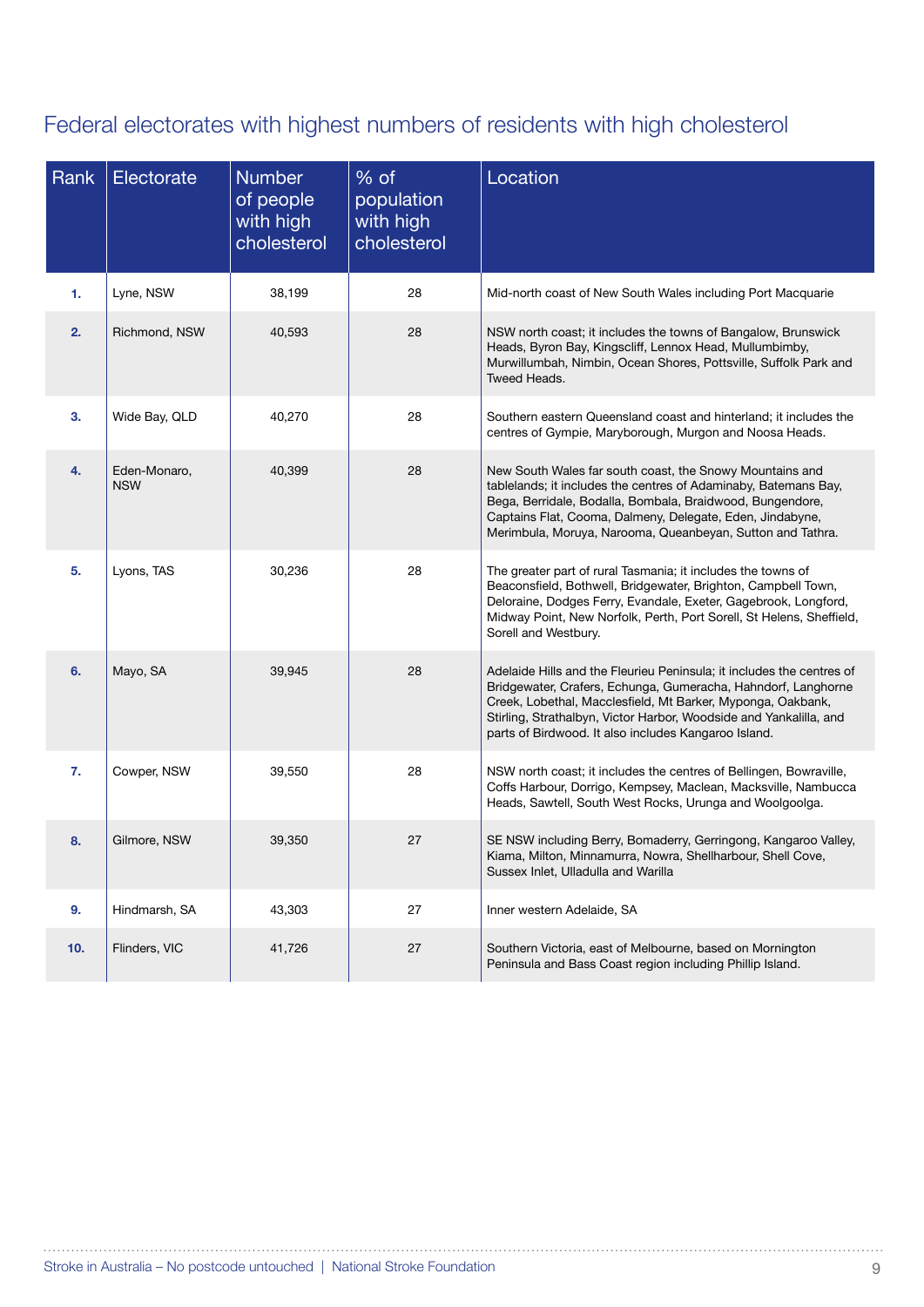#### Federal electorates with highest numbers of residents with atrial fibrillation (irregular heartbeat)

| <b>Rank</b> | <b>Electorate</b> | <b>Number</b><br>of people<br>with atrial<br>fibrillation | $%$ of<br>population<br>with atrial<br>fibrillation | Location                                                                                                                                                                                                                                                                                       |
|-------------|-------------------|-----------------------------------------------------------|-----------------------------------------------------|------------------------------------------------------------------------------------------------------------------------------------------------------------------------------------------------------------------------------------------------------------------------------------------------|
| 1.          | Lyne, NSW         | 4,038                                                     | 3                                                   | Mid-north coast of New South Wales including Port Macquarie                                                                                                                                                                                                                                    |
| 2.          | Gilmore, NSW      | 3,857                                                     | 3                                                   | SE NSW including Berry, Bomaderry, Gerringong, Kangaroo Valley,<br>Kiama, Milton, Minnamurra, Nowra, Shellharbour, Shell Cove, Sussex<br>Inlet, Ulladulla and Warilla                                                                                                                          |
| 3.          | Hinkler, QLD      | 3,807                                                     | 3                                                   | Southern central QLD coast; it includes the centres of Bundaberg,<br>Bargara, Burrum Heads, Childers and Hervey Bay.                                                                                                                                                                           |
| 4.          | Paterson, NSW     | 3,695                                                     | 3                                                   | Mid-north coast of New South Wales; it includes the towns include Anna<br>Bay, Bulahdelah, Clarence Town, Dungog, Forster, Hawks Nest, Lemon<br>Tree Passage, Medowie, Morpeth, Nelson Bay, Paterson, Raymond<br>Terrace, Stroud, Tuncurry and parts of Nabiac, Thornton and East<br>Maitland. |
| 5.          | Page, NSW         | 3,660                                                     | 3                                                   | NSW north coast; it includes the centres of Alstonville, Ballina, Casino,<br>Evans Head, Grafton, Iluka, Kyogle, Lismore and Yamba.                                                                                                                                                            |
| 6.          | Cowper, NSW       | 3,693                                                     | 3                                                   | NSW north coast; it includes the centres of Bellingen, Bowraville, Coffs<br>Harbour, Dorrigo, Kempsey, Maclean, Macksville, Nambucca Heads,<br>Sawtell, South West Rocks, Urunga and Woolgoolga.                                                                                               |
| 7.          | Flinders, VIC     | 3,912                                                     | 3                                                   | Southern Victoria, east of Melbourne, based on Mornington Peninsula<br>and Bass Coast region including Phillip Island.                                                                                                                                                                         |
| 8.          | Robertson, NSW    | 3,641                                                     | 3                                                   | New South Wales coast, to the north of Sydney; it includes the centres of<br>Erina, Gosford, Terrigal and Woy Woy.                                                                                                                                                                             |
| 9.          | Hindmarsh, SA     | 3,999                                                     | 3                                                   | Inner western Adelaide, SA                                                                                                                                                                                                                                                                     |
| 10.         | Richmond, NSW     | 3,675                                                     | 3                                                   | North coast of NSW including Bangalow, Brunswick Heads, Byron Bay,<br>Kingscliff, Lennox Head, Mullumbimby, Murwillumbah, Nimbin, Ocean<br>Shores, Pottsville, Suffolk Park and Tweed Heads                                                                                                    |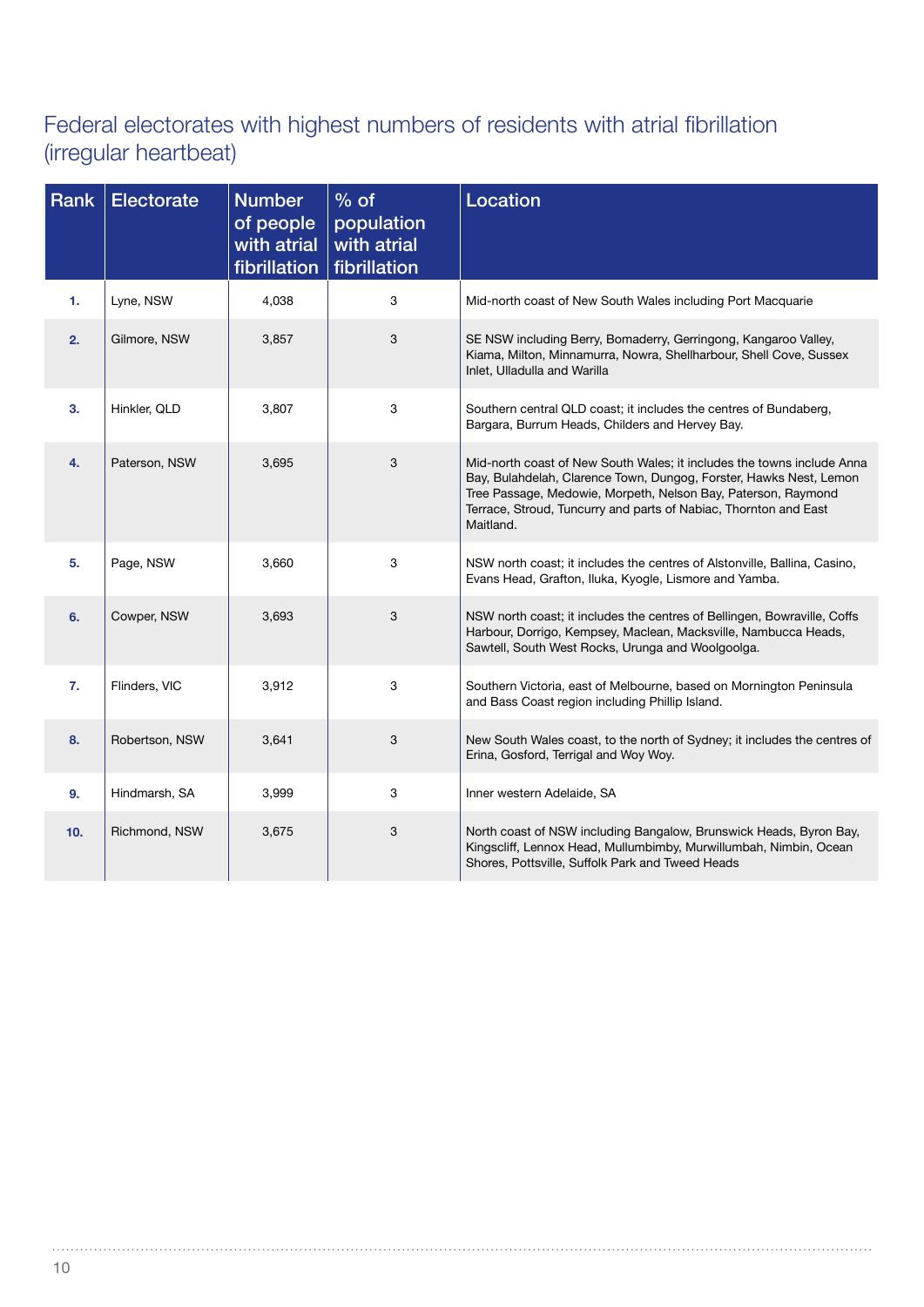#### Federal electorates with highest numbers of physically inactive residents

| Rank | <b>Electorate</b>              | <b>Number</b><br>of people<br>physically<br>inactive | $%$ of<br>population<br>physically<br>inactive | Location                                                              |
|------|--------------------------------|------------------------------------------------------|------------------------------------------------|-----------------------------------------------------------------------|
| 1.   | Sydney, NSW                    | 96,895                                               | 49                                             | City of Sydney and inner western suburbs                              |
| 2.   | Hindmarsh, SA                  | 77,398                                               | 49                                             | Inner western Adelaide, SA                                            |
| 3.   | Melbourne Ports,<br><b>VIC</b> | 79,064                                               | 48                                             | Inner Melbourne, VIC                                                  |
| 4.   | Wentworth, NSW                 | 84,745                                               | 48                                             | Eastern Sydney, NSW                                                   |
| 5.   | Lyne, NSW                      | 65,483                                               | 48                                             | Mid-north coast of New South Wales including Port Macquarie           |
| 6.   | Moncrieff, QLD                 | 77,002                                               | 48                                             | South-east Queensland, northern part of the Gold Coast and hinterland |
| 7.   | Melbourne, VIC                 | 92,921                                               | 48                                             | Inner Melbourne, Victoria                                             |
| 8.   | Sturt, SA                      | 75,075                                               | 48                                             | Eastern Adelaide, SA                                                  |
| 9.   | Boothby, SA                    | 73,184                                               | 48                                             | Southern Adelaide, SA                                                 |
| 10.  | Perth, WA                      | 75,649                                               | 47                                             | North central and north-eastern Perth                                 |

## **Managing the challenge of stroke in Australia**

On average almost 3,000 stroke survivors live within each of the 150 Australian federal electorates. Two-thirds of these 440,000 Australians have a disability resulting from their stroke and we know from previous work the vast majority have high levels of unmet need that delays and sometimes denies a good recovery<sup>4</sup>.

Similarly the 51,000 strokes that occur this year will impact cities and towns across Australia and data from the National Stroke Audit<sup>5</sup> shows many of our hospitals do not have the resources or the systems to adequately cater for this demand.

On top of this the population risk profile suggests stroke will continue to be a problem unless more people are able to better manage their health.

Collectively this poses a significant challenge and when you consider the impact an ageing population will bring to bear it is clear the challenge must be tackled now.

Our nation agreed in 1996 stroke was a national health priority however coordinated and funded action has never been realised.

It is possible to prevent stroke and reduce the burden it causes on Australian families, on our health system and on our economy.

It is possible to improve the quality of care provided in our hospitals and in doing so reduce the death and disability stroke currently causes.

It is possible for us to vastly improve the way we care for survivors of stroke so they can recover more quickly and resume productive lives.

All of these things are possible with modest investment and the human and economic benefits that result will be immense.

The time to tackle stroke is now.

4 Andrew N, Kilkenny M, Purvis T, Naylor R, Cadilhac D. The Stroke Survivor and Carer Needs Assessment Survey. Melbourne: National Stroke Foundation, June 2013. (Unpublished)

5 National Stroke Foundation. National Stroke Audit – Acute Services Organisational Survey Report 2013. Melbourne, Australia.